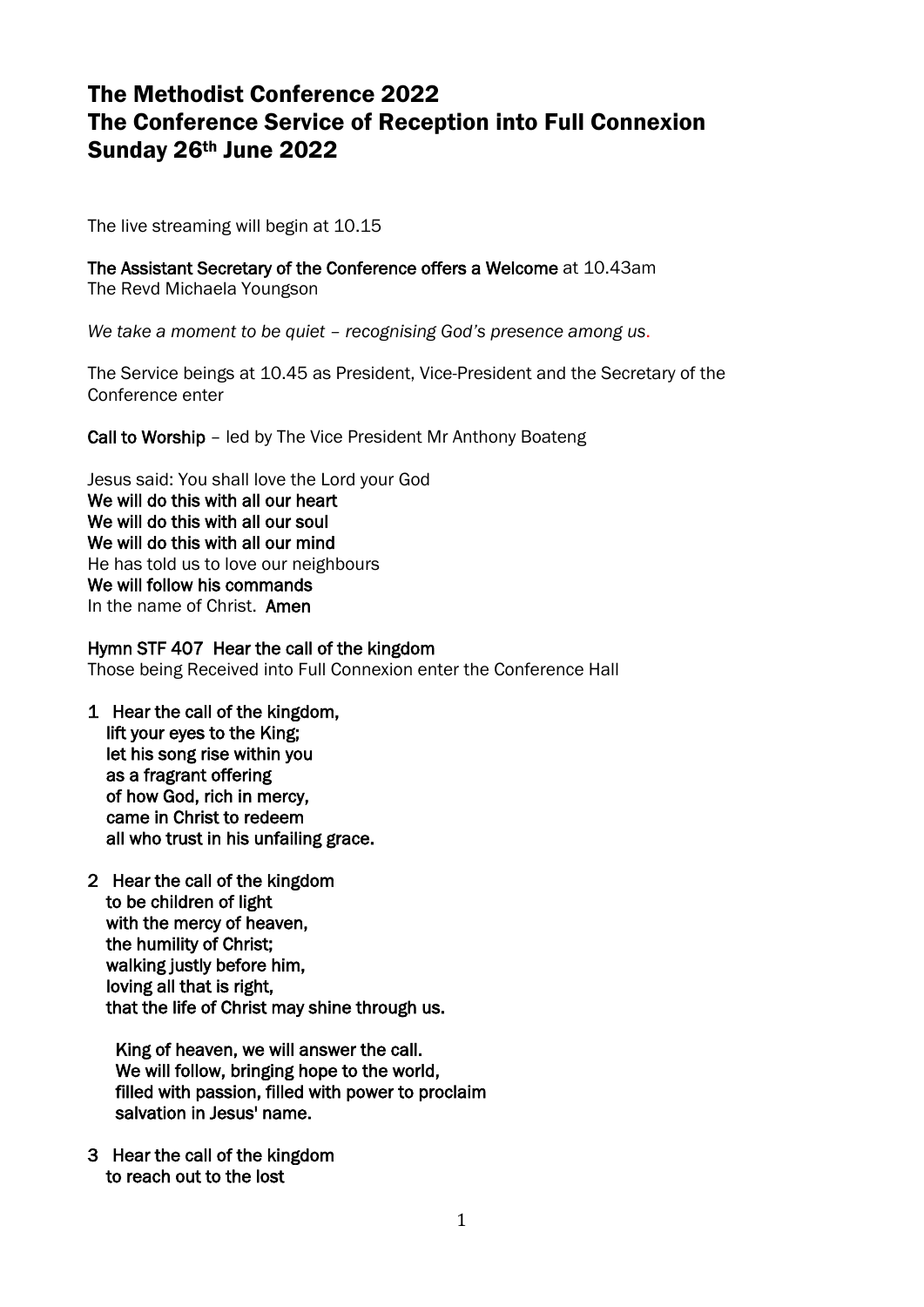with the Father's compassion in the wonder of the cross, bringing peace and forgiveness, and a hope yet to come: let the nations put their trust in him.

#### King of heaven, we will answer the call ...

Keith Getty (b. 1974), Kristyn Getty (b. 1980) and Stuart Townend (b. 1963) Reproduced from Singing the Faith Electronic Words Edition, number 407<br>Words and Music: (c) 2006, Thankyou Music. Administered by worshiptogether.com Songs, excluding UK & Europe, administered by «tyngswaysongs, a division

## Bidding Prayer – led by The President, The Revd Graham Thompson

Risen Christ we have gathered here and recognize that you are in our midst. Encircle this place and make it your own. You give us this day; a day of celebration, a day of commitment, a day to uphold one another in love. In return, we give you our thanks and praise

## Amen,

*(Please be seated)*

## Prayers of Adoration, Praise and Confession

Holy and gracious God, we live in a world of wonder, conceived by your divine imagination. The universe is your creation born out of love and generosity.

In the garden of your creation you have called us to work with you; to care for all that you have made, and yet we fail you day by day.

#### Hymn 428

#### Oh, wash me whole in your rushing river, my Saviour. Take me down to die and rise again. Oh, wash me whole in your rushing river, my Saviour. Take me down to die and rise again.

1 I've come to wash my soul in the living water, wash my heart in your cleansing stream. Here is mercy and forgiveness; I shall be clean again, I shall be clean again.

We praise you living God that when we were still far off, you sent your Son Jesus to show us how to live our lives.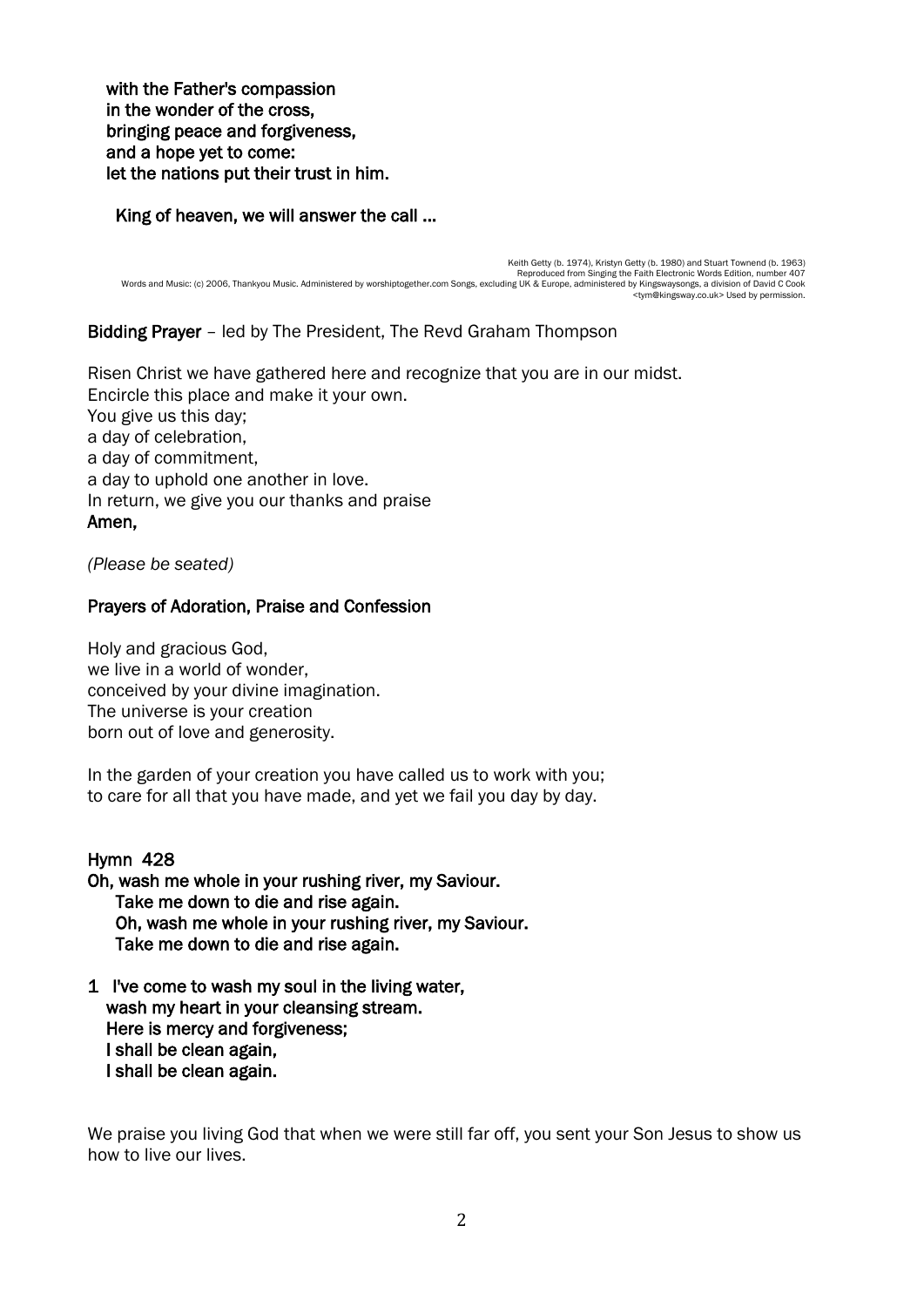We remember today how you chose twelve ordinary people to be your disciplescalling them to follow you,

entrusting them with the message of your Gospel, expecting them to make your love known to all people.

We recall how he told us to love you with all our heart, soul and mind and to love our neighbour as ourselves.

We recognise that we often struggle in the tasks to which you call us, and so we ask you, holy God, by your Spirit to guide our lives and your church.

## 2 I've come to bathe my eyes in your word, Lord Jesus, cleanse my thoughts, my imaginings. May these eyes see as your love sees, light flood my being, light flood my being.

 Oh, wash me whole in your rushing river, my Saviour. Take me down to die and rise again. Oh, wash me whole in your rushing river, my Saviour. Take me down to die and rise again.

We thank you Lord God, that through the life, death and resurrection of your son Jesus you have fashioned our salvation.

For new beginnings, we thank you. We thank you for all this new day, and for all it offers us: new opportunities things we will enjoy in it people we will share it with.

Forgive us for not always appreciating all that you have given us. Guide us we pray, help us live this day and everyday in a way that is worthy of your call.

3 For I've been bought with the blood of Jesus, now my life is not my own. A temple holy, for you only, where you are loved and known, where you are loved and known.

Where we have failed to love you with the whole of ourselves, by our restricted horizons and selfish ways, we pray forgive us and help us to forgive one another.

## Oh, wash me whole in your rushing river ...

Graham Kendrick (b. 1950) Reproduced from Singing the Faith Electronic Words Edition, number 428 Words and Music: (c) 2004, Graham Kendrick / Make Way Music Ltd, PO Box 320, Tunbridge Wells, Kent. TN2 9DE UK. <www.grahamkendrick.co.uk> Used by permission

*Silence*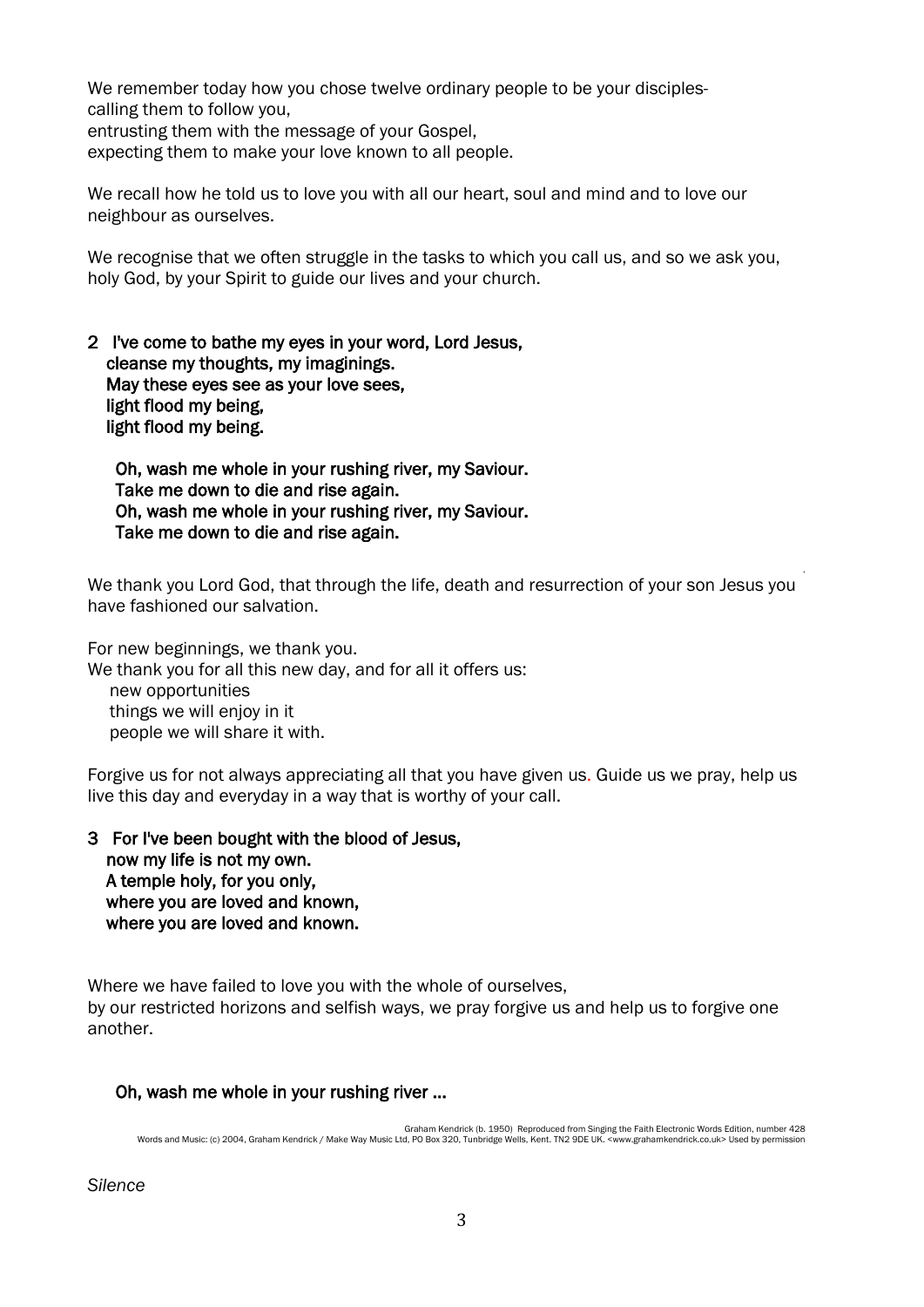## THE ASSURANCE OF FORGIVENESS

Jesus Christ came into the world to set us free from the chains of sin and death. Let us hear his gracious words. "Your sins are forgiven." Amen. Thanks be to God.

Old Testament Reading: Isaiah 5 v 1-7a read by Trish Earlam

Hymn: Hymns and Psalms 11 Lord of all being, throned afar

Lord of all being, throned afar, Thy glory flames from sun and star; Centre and soul of every sphere, Yet to each loving heart how near.

Sun of our life, Thy quickening ray Sheds on our path the glow of day; Star of our hope, Thy softened light Cheers the long watches of the night.

Our midnight is Thy smile withdrawn, Our noontide is Thy gracious dawn, Our rainbow arch Thy mercy's sign; All, save the clouds of sin, are Thine.

Lord of all life, below, above, Whose light is truth, whose warmth is love, Before Thy ever-blazing throne We ask no luster of our own.

Grant us Thy truth to make us free, And kindling hearts that burn for Thee, Till all Thy living altars claim One holy light, one heavenly flame.

Copyright: Lyrics © Original Writer and Publisher

Video Presentation

Gospel Reading: Matthew 20 v1-16

Item by the Ghanaian Fellowship

Sermon – The Revd Graham Thompson, the President of the Conference

Hymn STF 663 I the Lord of Sea and Sky

I, the Lord of sea and sky, I have heard my people cry. All who dwell in dark and sin my hand will save.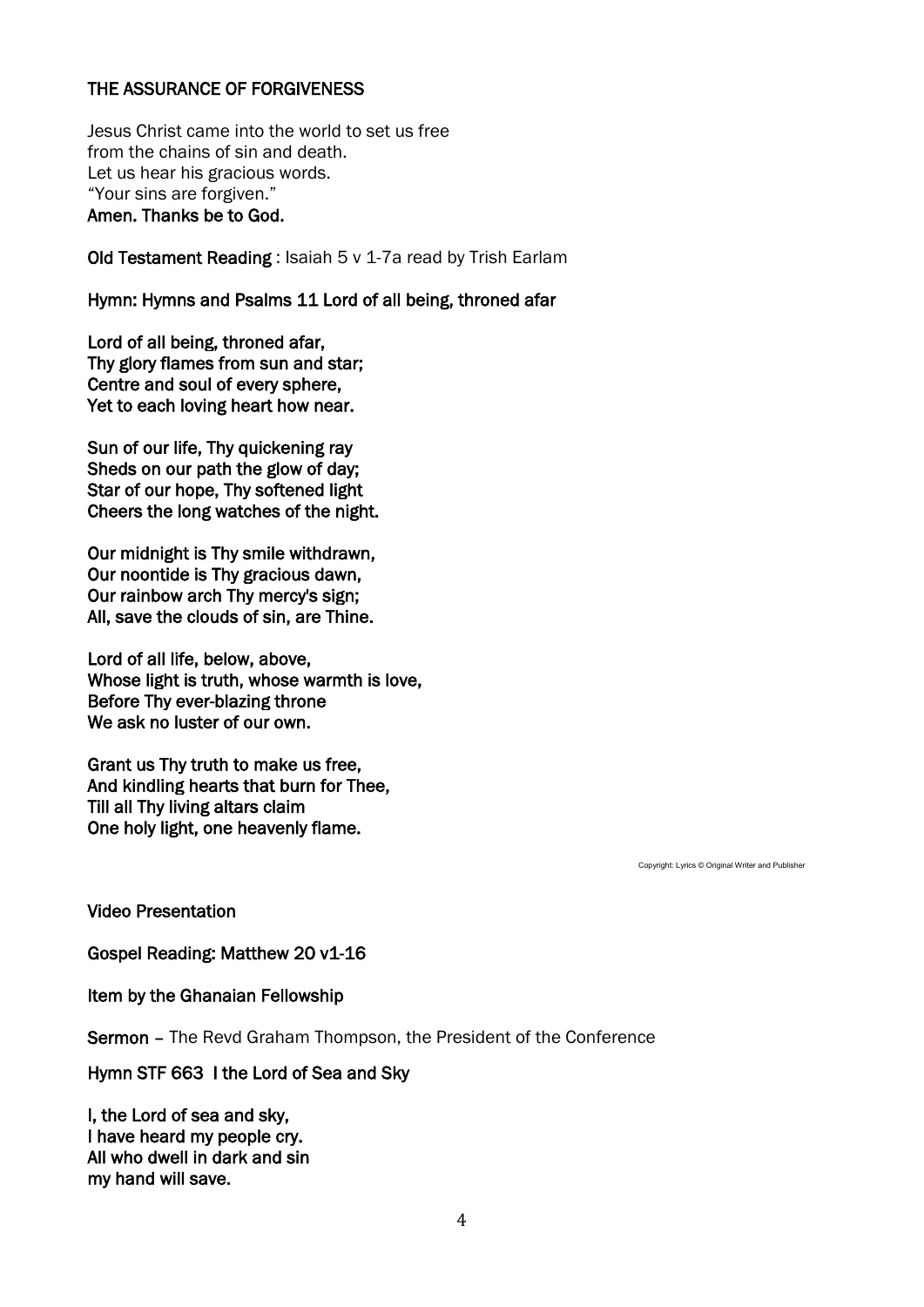I, who made the stars of night, I will make their darkness bright. Who will bear my light to them? Whom shall I send?

> Here I am, Lord. Is it I, Lord? I have heard you calling in the night. I will go, Lord, if you lead me. I will hold your people in my heart.

I, the Lord of snow and rain, I have borne my people's pain; I have wept for love of them. They turn away. I will break their hearts of stone, give them hearts for love alone. I will speak my word to them. Whom shall I send?

I, the Lord of wind and flame, I will tend the poor and lame. I will set a feast for them. My hand will save. Finest bread I will provide till their hearts are satisfied. I will give my life to them. Whom shall I send?

> Daniel L. Schutte (b. 1947) Reproduced from Singing the Faith Electronic Words Edition, number 663<br>Words and Music: (c) OCP Publications, 5536 NE Hassalo, Portland, OR 97213, USA. All rights reserved. Used with permission.

#### Prayer of response

#### Prayers of Intercession led by Craig Price and Deacon Lemia Nkwelah

Loving Lord, you are the source of our life: the way, the truth, and the life. You have given us a wonderful world and infused it with your grace, your love, your peace. Yet we come to you with our prayers for the world in its brokenness and pain, a world in which grace is sparse and love is too often concealed and peace is shattered.

We come, in this moment, in honesty and in faith with our concerns, fears and anger, trusting in your power and love to hear our prayers and to pray that we might hear you speaking into the silence.

#### 1 Be still, for the presence of the Lord, the Holy One, is here; come bow before him now with reverence and fear: in him no sin is found  $$ we stand on holy ground.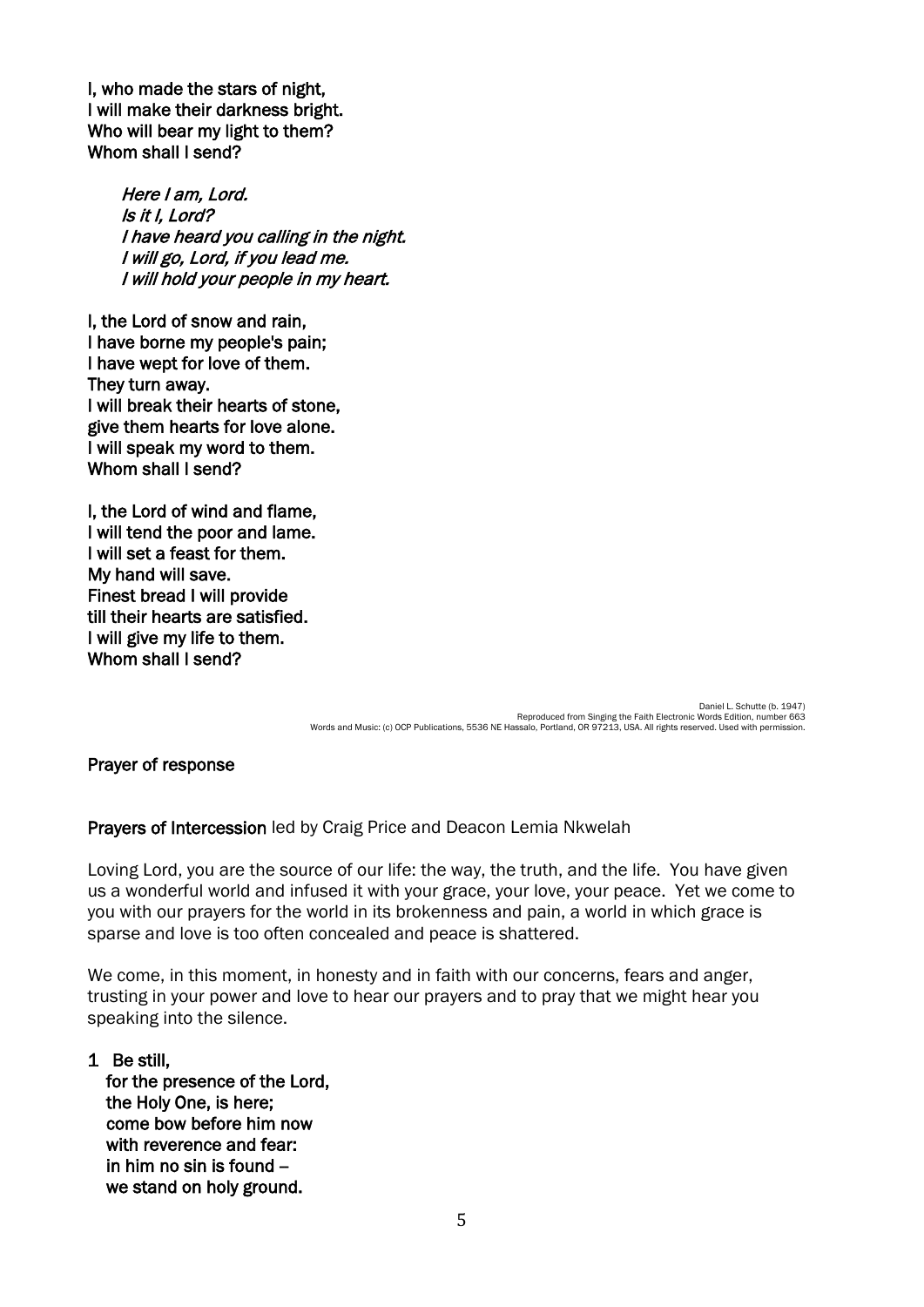#### Be still, for the presence of the Lord, the Holy One, is here.

Renew the life and faith of the Church; strengthen our witness; and make us one in Christ … Grant that we and all who confess that Christ is Lord may be faithful in your service and filled with the Spirit, that the world may be turned to you.

## *Silence*

2 Be still, for the glory of the Lord is shining all around; he burns with holy fire, with splendour he is crowned: how awesome is the sight  $$  our radiant King of light! Be still, for the glory of the Lord is shining all around.

Guide the nations in the ways of justice, liberty and peace; and help us to seek the unity and welfare of all people .. Give to all in authority wisdom to know and strength to do what is right.

## *Silence*

3 Be still, for the power of the Lord is moving in this place; he comes to cleanse and heal, to minister his grace: no work too hard for him in faith receive from him. Be still, for the power of the Lord is moving in this place.

Comfort those in sorrow; heal the sick in body or in mind and deliver the oppressed … Grant us compassion for all who suffer,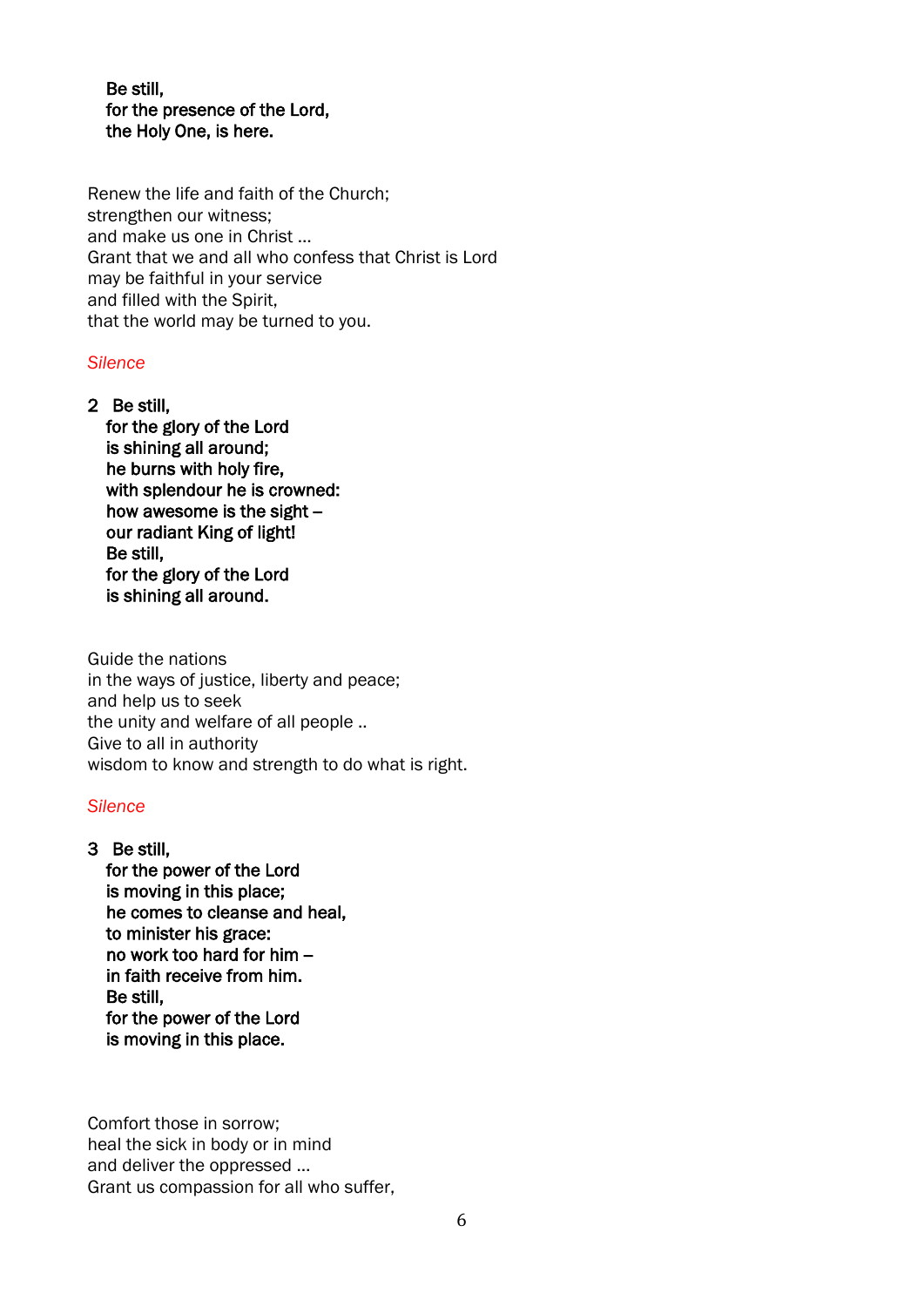and help us so to carry one another's burdens that we may fulfil the law of Christ.

## *Silence*

1 Be still, for the presence of the Lord, the Holy One, is here; come bow before him now with reverence and fear: in him no sin is found  $$  we stand on holy ground. Be still, for the presence of the Lord, the Holy One, is here.

Receive our thanks and praise for all who have served you faithfully here on earth, and specially those who have revealed to us your grace in Christ…

## *Silence*

Lord, God accept these the prayers of our heart, mind and soul in the name of Christ. Amen

 David J. Evans (b. 1957) Reproduced from Singing the Faith Electronic Words Edition, number 20<br>Words and Music: (c) 1986, Thankyou Music. Administered by worshiptogether.com Songs, excluding UK & Europe, administered by Kingswaysongs, a division o <tym@kingsway.co.uk> Used by permission.

## The Lord's Prayer

Our Father, who art in heaven, hallowed be thy name; thy kingdom come; thy will be done; on earth as it is in heaven. Give us this day our daily bread. And forgive us our trespasses as we forgive those that trespass against us. And lead us not into temptation; but deliver us from evil. For thine is the kingdom, the power, and the glory, for ever and ever. Amen

Hymn: Jesus At the Centre

Jesus at the centre of it all Jesus at the centre of it all From beginning to the end It will always be, it's always been You, Jesus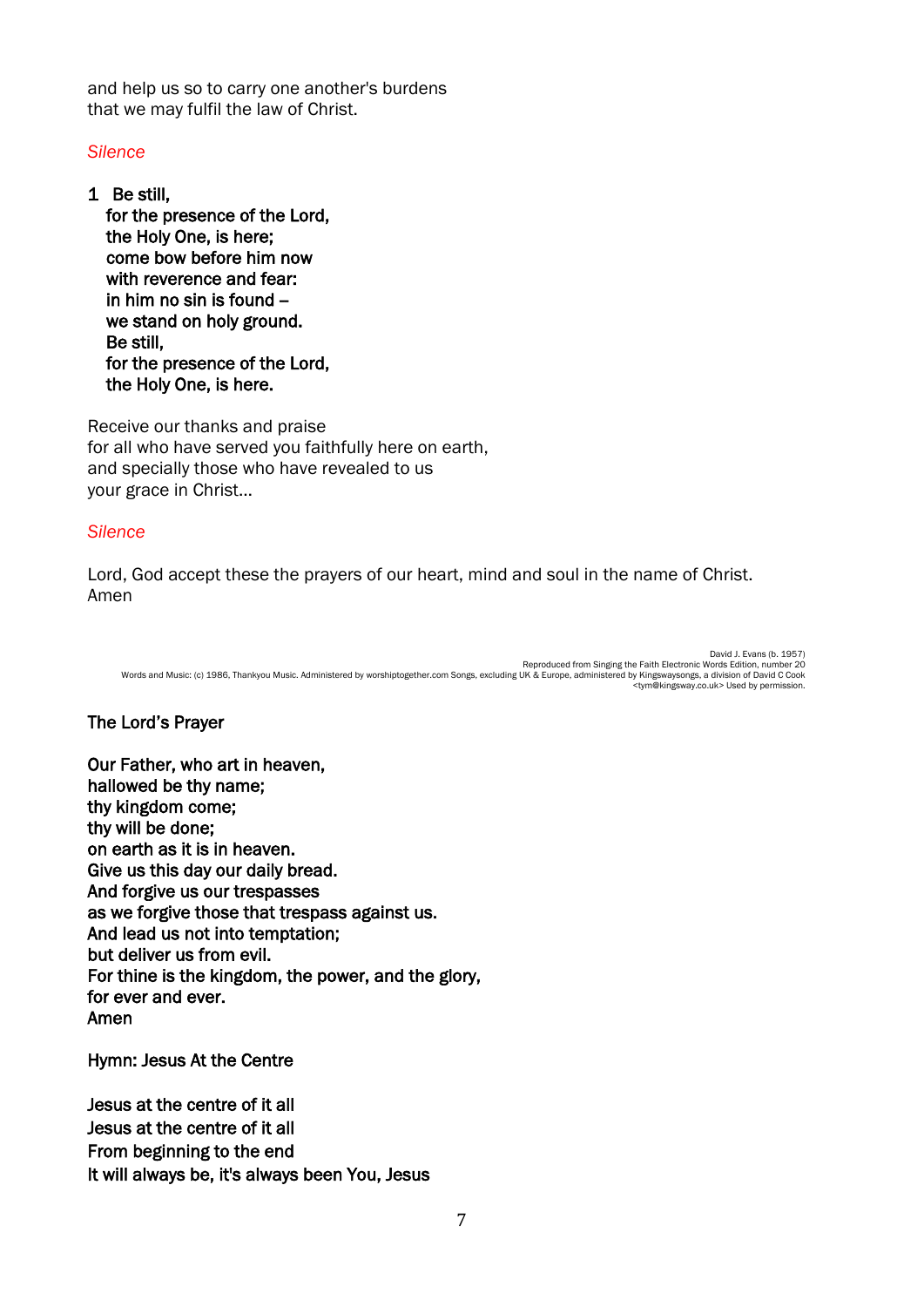Jesus

Nothing else matters Nothing in this world will do Jesus You're the centre And everything revolves around You Jesus, You

Jesus be the centre of my life Jesus be the centre of my life From beginning to the end It will always be, it's always been You, Jesus Oh, Jesus

Nothing else matters Nothing in this world will do Jesus You're the center And everything revolves around You Jesus, You

From my heart to the Heavens Jesus be the centre It's all about You Yes it's all about You From my heart to the Heavens

Jesus be the centre It's all about You Yes it's all about You From my heart to the Heavens Jesus be the centre It's all about You Yes it's all about You (it's all about you, God) From my heart to the Heavens Jesus be the centre It's all about You Yes it's all about You Nothing else matters Nothing in this world will do Jesus You're the centre And everything revolves around You Jesus You Jesus at the centre of it all Jesus at the centre of it all From beginning to the end It will always be It's always been You, Jesus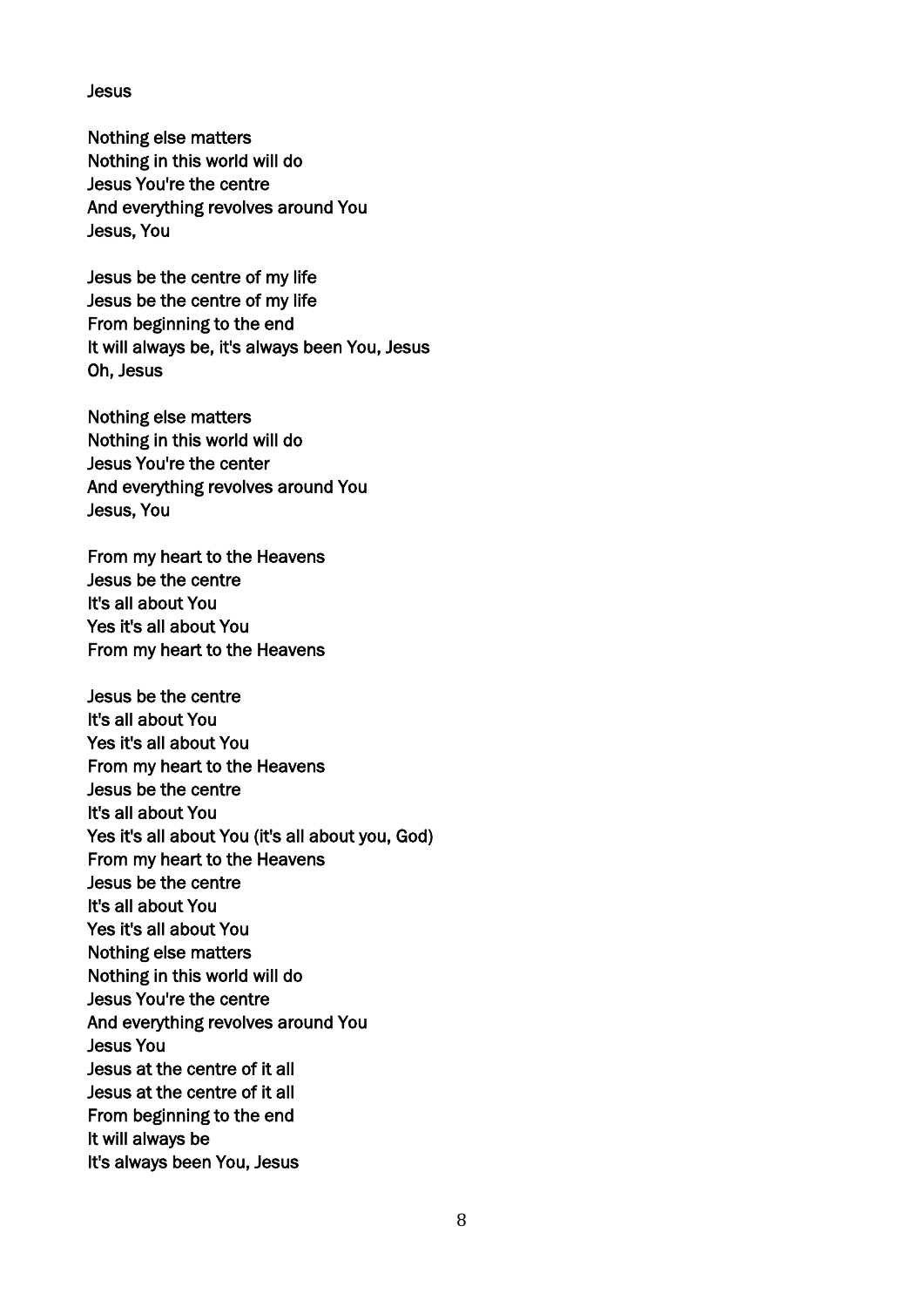## A prayer of dedication

## The Ghanaian fellowship sing .

## RECEPTION INTO FULL CONNEXION AS PRESBYTERS OR DEACONS

*Introduced by The Secretary of the Conference The Revd Dr Jonathan Hustler*

The Vice-President addresses all those who have been received into Full Connexion

#### Hymn STF 658 A charge to keep have I

- 1 A charge to keep I have: a God to glorify; a never-dying soul to save, and fit it for the sky;
- 2 To serve the present age, my calling to fulfil; O may it all my powers engage to do my Master's will!
- 3 Arm me with jealous care, as in your sight to live; and O your servant, Lord, prepare a strict account to give!
- 4 Help me to watch and pray, and on yourself rely, so shall I not my trust betray, nor love within me die.

Charles Wesley (1707-1788 Reproduced from Singing the Faith Electronic Words Edition, number 658

#### . Prayer of Thanksgiving and Commitment

Gracious God, we give you thanks that in every generation you call people to serve you in ministry and mission. We thank you for the obedience of the presbyters and deacons received today into Full Connexion with the Methodist Conference, who have answered your call to serve your Church as presbyters and deacons. We commit ourselves to pray for them.

Gracious God, we give you thanks that you call every Christian, lay and ordained, to share in mission together. We thank you for our calling as a church and as disciples to work together in acts of service, learning, caring and evangelism. May we bring hope and transformation into your world. We commit ourselves to respond to your call.

In all things, it is on you that we depend.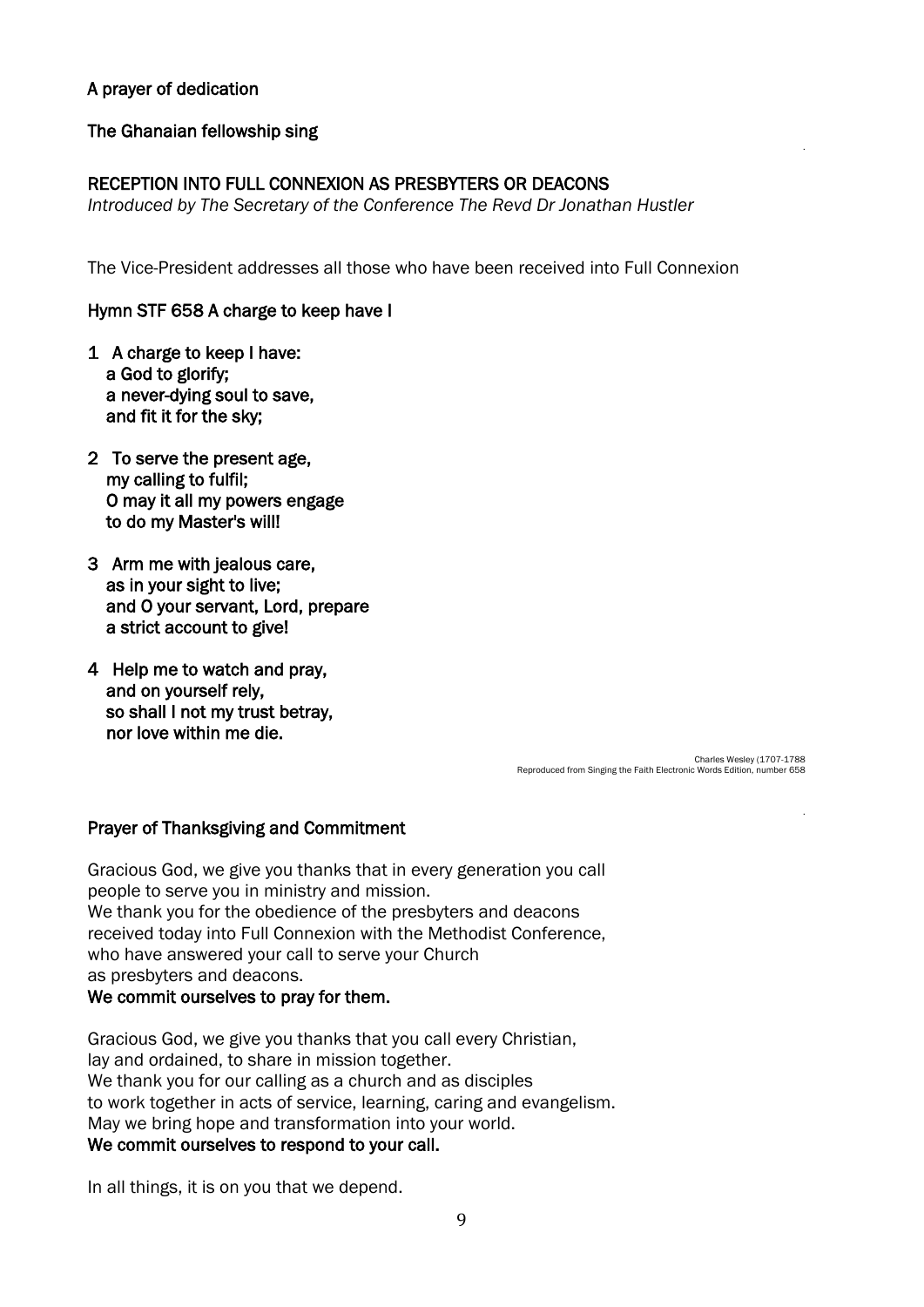By your grace, send your Holy Spirit, that we might be inspired to acts of love and service, in the name of our Saviour, Jesus Christ. Amen.

The Blessing

The Dismissal

## Hymns **465 Guide me O though Great Jehovah** into **41 Blessed be your name**

*The candles are sent out from the Conference to the ordination venues – a symbol of our Connexional Church*

Guide me, O thou great Jehovah, pilgrim through this barren land; I am weak, but thou art mighty; hold me with thy powerful hand: Bread of heaven, Bread of heaven, feed me now and evermore; feed me now and evermore.

Open thou the crystal fountain whence the healing stream shall flow; let the fiery, cloudy pillar lead me all my journey through: strong Deliverer, strong Deliverer, be thou still my strength and shield; be thou still my strength and shield.

When I tread the verge of Jordan bid my anxious fears subside; death of death, and hell's destruction, land me safe on Canaan's side: songs of praises, songs of praises, I will ever give to thee; I will ever give to thee.

> William Williams (1717-1791) translated by Peter Williams (1727-1796)<br>Reproduced from Singing the Faith Electronic Words Edition, number 465

1 Blessed be your name in the land that is plentiful, where your streams of abundance flow, blessed be your name. And blessed be your name when I'm found in the desert place, though I walk through the wilderness, blessed be your name.

 Every blessing you pour out I'll turn back to praise.